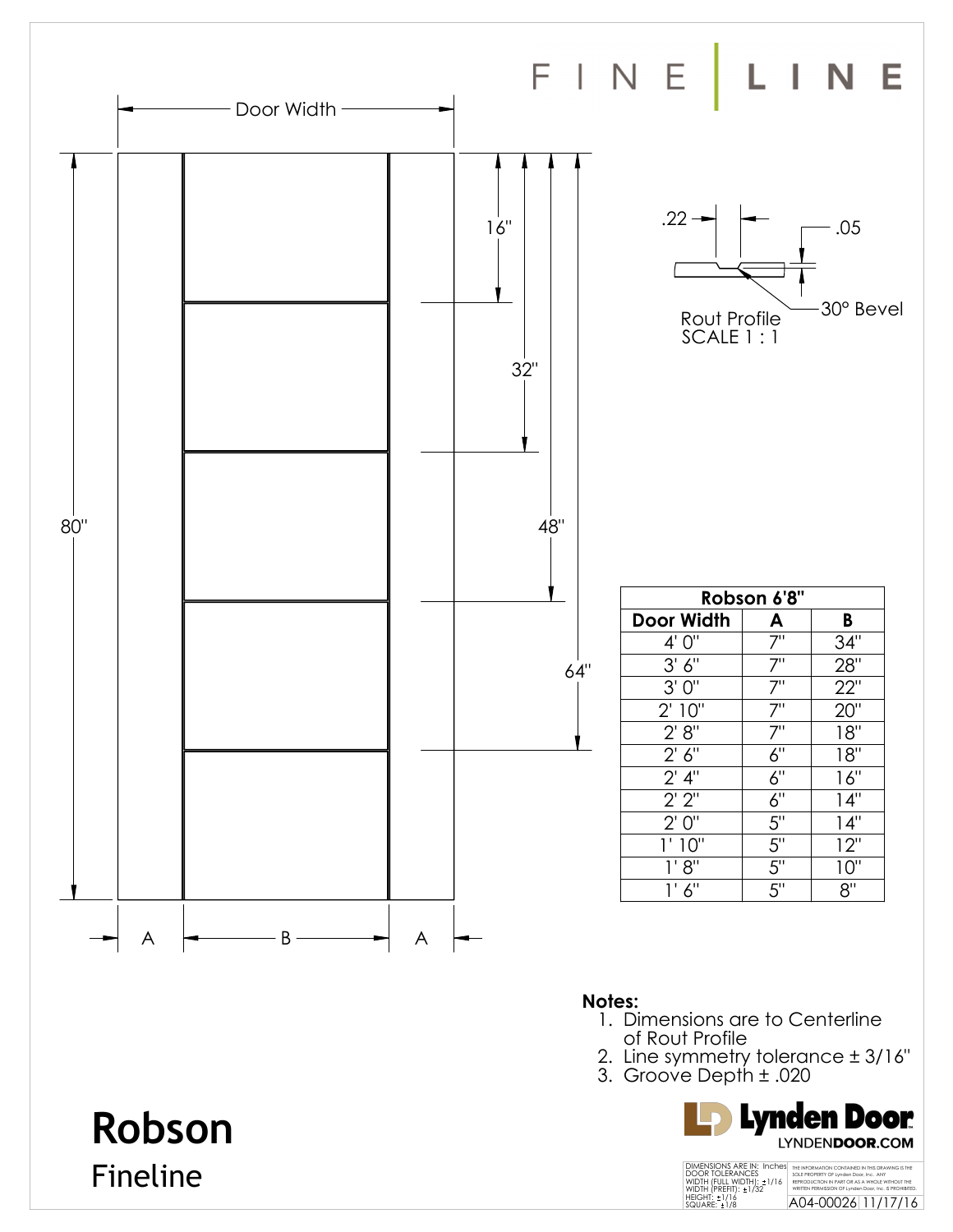

**D** Lynden Door LYNDENDOOR.COM DIMENSIONS ARE IN: Inches<br>DOOR TOLERANCES<br>WIDTH (FULL WIDTH): ±1/16<br>WIDTH (PREFIT): ±1/32<br>HEIGHT: ±1/16<br>SQUARE: ±1/8 THE INFORMATION CONTAINED IN THIS DRAWING IS THE SOLE PROPERTY OF Lynden Door, Inc. ANY<br>REPRODUCTION IN PART OR AS A WHOLE WITHOUT THE<br>WRITTEN PERMISSION OF Lynden Door, Inc. IS PROHIBITED.<br>A04-00026 11/17/16

## **Robson** Fineline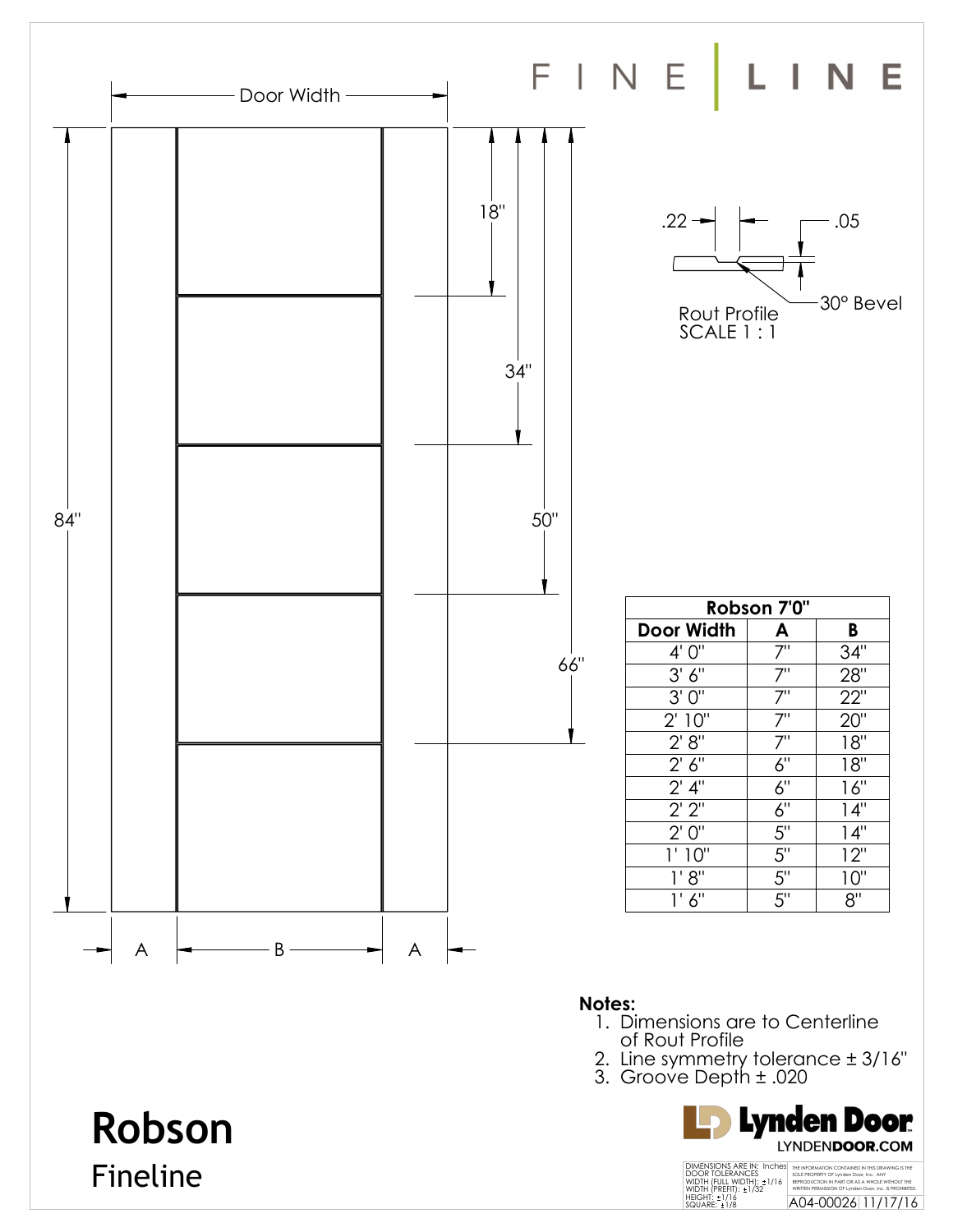

**Robson**

Fineline

- 1. Dimensions are to Centerline of Rout Profile
- 2. Line symmetry tolerance ± 3/16"
- 3. Groove Depth ± .020

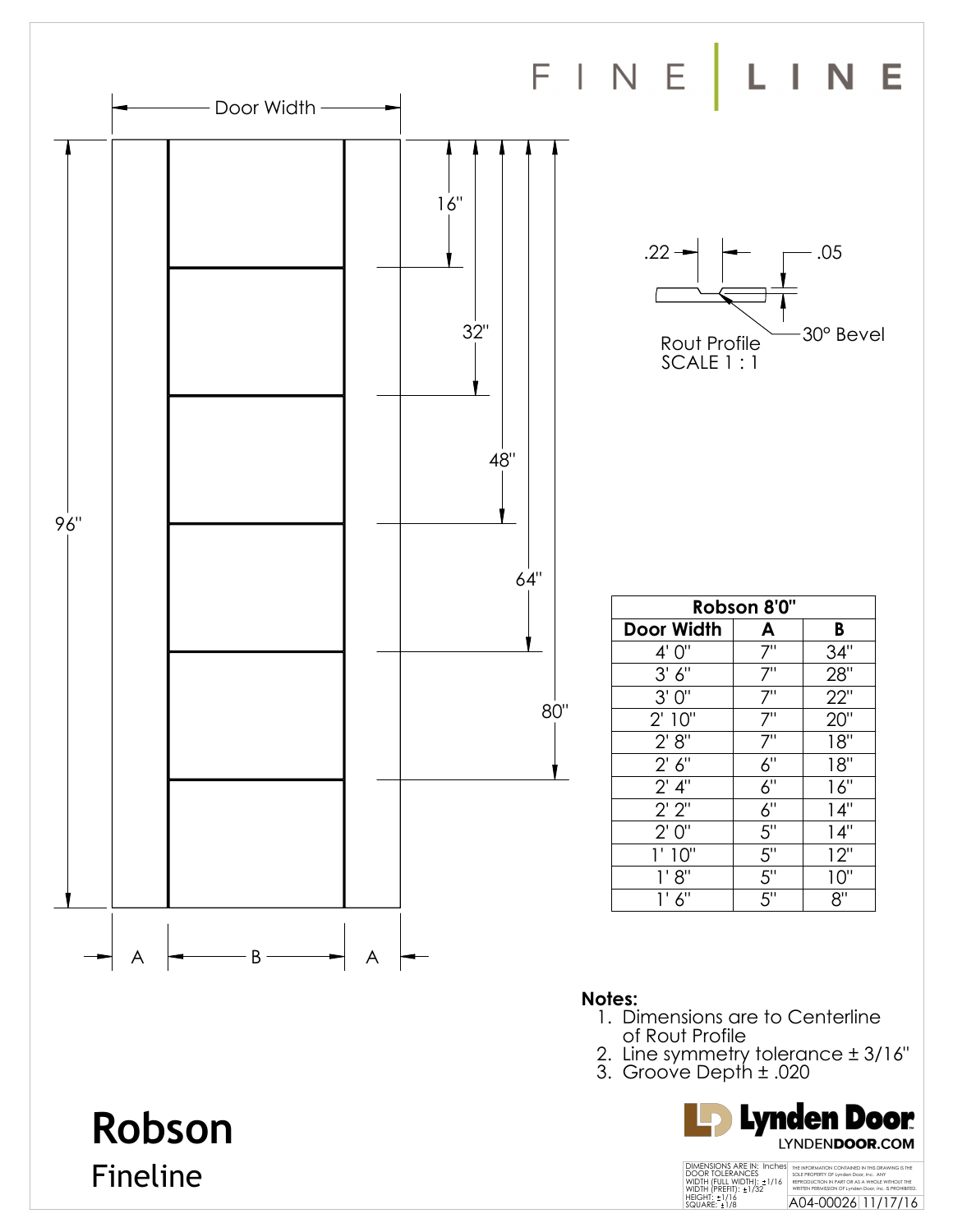

## **Notes:**

- 1. Dimensions are to Centerline of Rout Profile
- 2. Line symmetry tolerance ± 1/32"
- 3. Groove Depth ± .020



## Fineline GA

**Robson**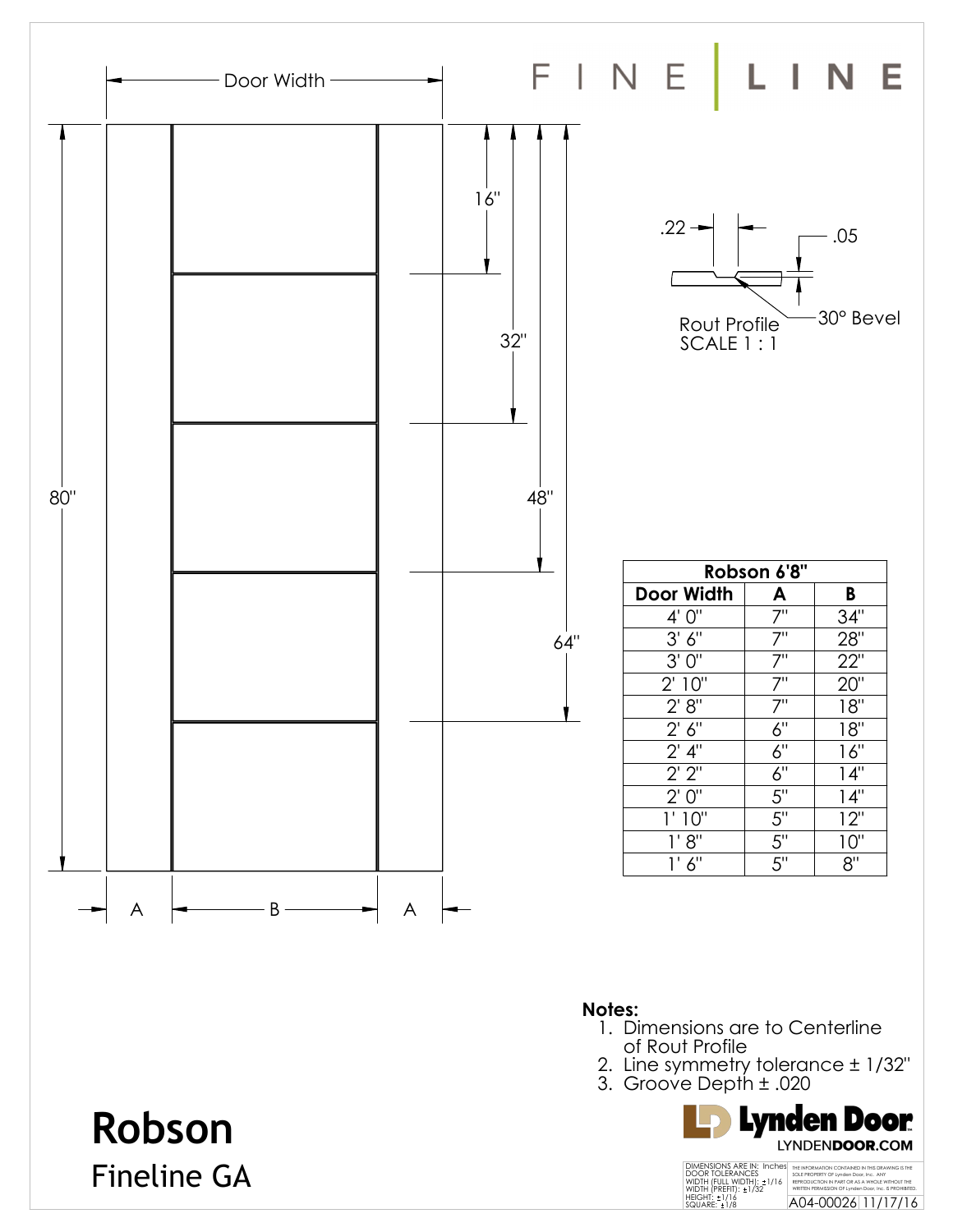

Fineline GA

THE INFORMATION CONTAINED IN THIS DRAWING IS THE SOLE PROPERTY OF Lynden Door, Inc. ANY<br>REPRODUCTION IN PART OR AS A WHOLE WITHOUT THE<br>WRITTEN PERMISSION OF Lynden Door, Inc. IS PROHIBITED.<br>A04-00026 11/17/16 DIMENSIONS ARE IN: Inches<br>DOOR TOLERANCES<br>WIDTH (FULL WIDTH): ±1/16<br>WIDTH (PREFIT): ±1/32<br>HEIGHT: ±1/16<br>SQUARE: ±1/8